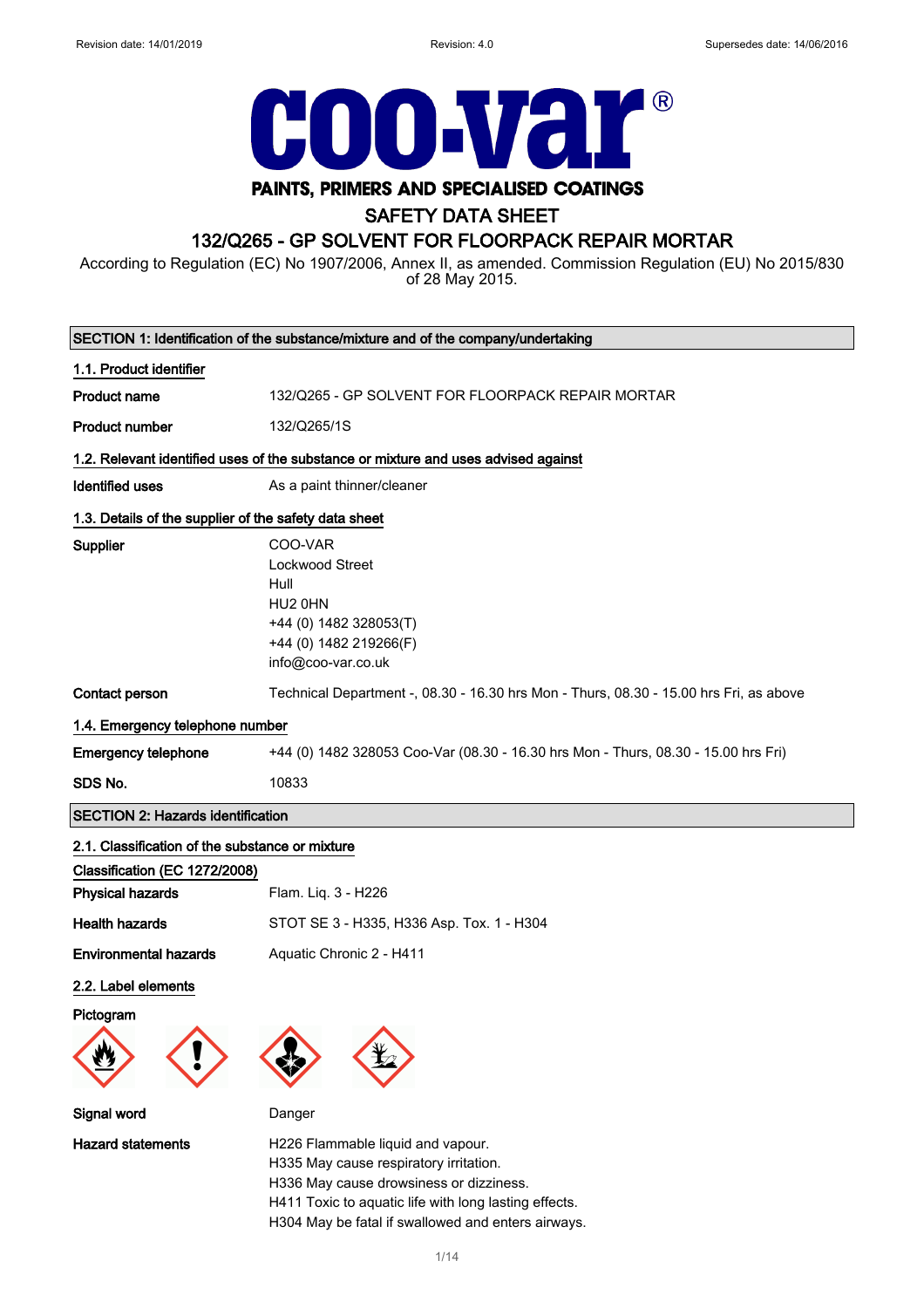| <b>Precautionary statements</b>                          | P102 Keep out of reach of children.                                                |                                                                                             |
|----------------------------------------------------------|------------------------------------------------------------------------------------|---------------------------------------------------------------------------------------------|
|                                                          | P101 If medical advice is needed, have product container or label at hand.         |                                                                                             |
|                                                          |                                                                                    | P210 Keep away from heat, hot surfaces, sparks, open flames and other ignition sources. No  |
|                                                          | smoking.                                                                           |                                                                                             |
|                                                          | P261 Avoid breathing vapour/ spray.                                                |                                                                                             |
|                                                          | P271 Use only outdoors or in a well-ventilated area.                               |                                                                                             |
|                                                          | P273 Avoid release to the environment.                                             |                                                                                             |
|                                                          | P280 Wear protective gloves/ protective clothing/ eye protection/ face protection. |                                                                                             |
|                                                          | P301+P310 IF SWALLOWED: Immediately call a POISON CENTER/ doctor.                  |                                                                                             |
|                                                          |                                                                                    | P305+P351+P338 IF IN EYES: Rinse cautiously with water for several minutes. Remove          |
|                                                          | contact lenses, if present and easy to do. Continue rinsing.                       |                                                                                             |
|                                                          | Rinse skin with water or shower.                                                   | P303+P361+P353 IF ON SKIN (or hair): Take off immediately all contaminated clothing.        |
|                                                          | P501 Dispose of contents/ container in accordance with national regulations.       |                                                                                             |
| Supplemental label<br>information                        | EUH066 Repeated exposure may cause skin dryness or cracking.                       |                                                                                             |
| Contains                                                 | 2-METHOXY-1-METHYLETHYL ACETATE, HYDROCARBONS, C9, AROMATICS                       |                                                                                             |
| Supplementary precautionary                              |                                                                                    | P304+P340 IF INHALED: Remove person to fresh air and keep comfortable for breathing.        |
| statements                                               | P403+P235 Store in a well-ventilated place. Keep cool.                             | P370+P378 In case of fire: Use foam, carbon dioxide, dry powder or water fog to extinguish. |
| 2.3. Other hazards                                       |                                                                                    |                                                                                             |
| <b>SECTION 3: Composition/information on ingredients</b> |                                                                                    |                                                                                             |
| 3.2. Mixtures                                            |                                                                                    |                                                                                             |
|                                                          |                                                                                    |                                                                                             |
| 2-METHOXY-1-METHYLETHYL ACETATE                          |                                                                                    | 30-60%                                                                                      |
| CAS number: 108-65-6                                     | EC number: 203-603-9                                                               | REACH registration number: 01-                                                              |
|                                                          |                                                                                    | 2119475791-29-xxxx                                                                          |
| Classification                                           |                                                                                    | Classification (67/548/EEC or 1999/45/EC)                                                   |
| Flam. Liq. 3 - H226                                      | R <sub>10</sub>                                                                    |                                                                                             |
| STOT SE 3 - H336                                         |                                                                                    |                                                                                             |
| <b>HYDROCARBONS, C9, AROMATICS</b>                       |                                                                                    | 30-60%                                                                                      |
|                                                          |                                                                                    |                                                                                             |
| CAS number: -                                            | EC number: 918-668-5                                                               | REACH registration number: 01-<br>2119455851-35-xxxx                                        |
|                                                          |                                                                                    |                                                                                             |
| Classification                                           |                                                                                    | Classification (67/548/EEC or 1999/45/EC)                                                   |

Flam. Liq. 3 - H226 STOT SE 3 - H335, H336 Asp. Tox. 1 - H304 Aquatic Chronic 2 - H411

| 2-METHOXYPROPYL ACETATE |                                           | $1\%$ |
|-------------------------|-------------------------------------------|-------|
| CAS number: 70657-70-4  | EC number: 274-724-2                      |       |
| <b>Classification</b>   | Classification (67/548/EEC or 1999/45/EC) |       |
|                         |                                           |       |
| Flam. Liq. 3 - H226     | R10 Repr. Cat. 2;R61 Xi;R37               |       |
| Repr. 1B - H360D        |                                           |       |

Xn;R65. Xi;R37. N;R51/53. R10,R66,R67.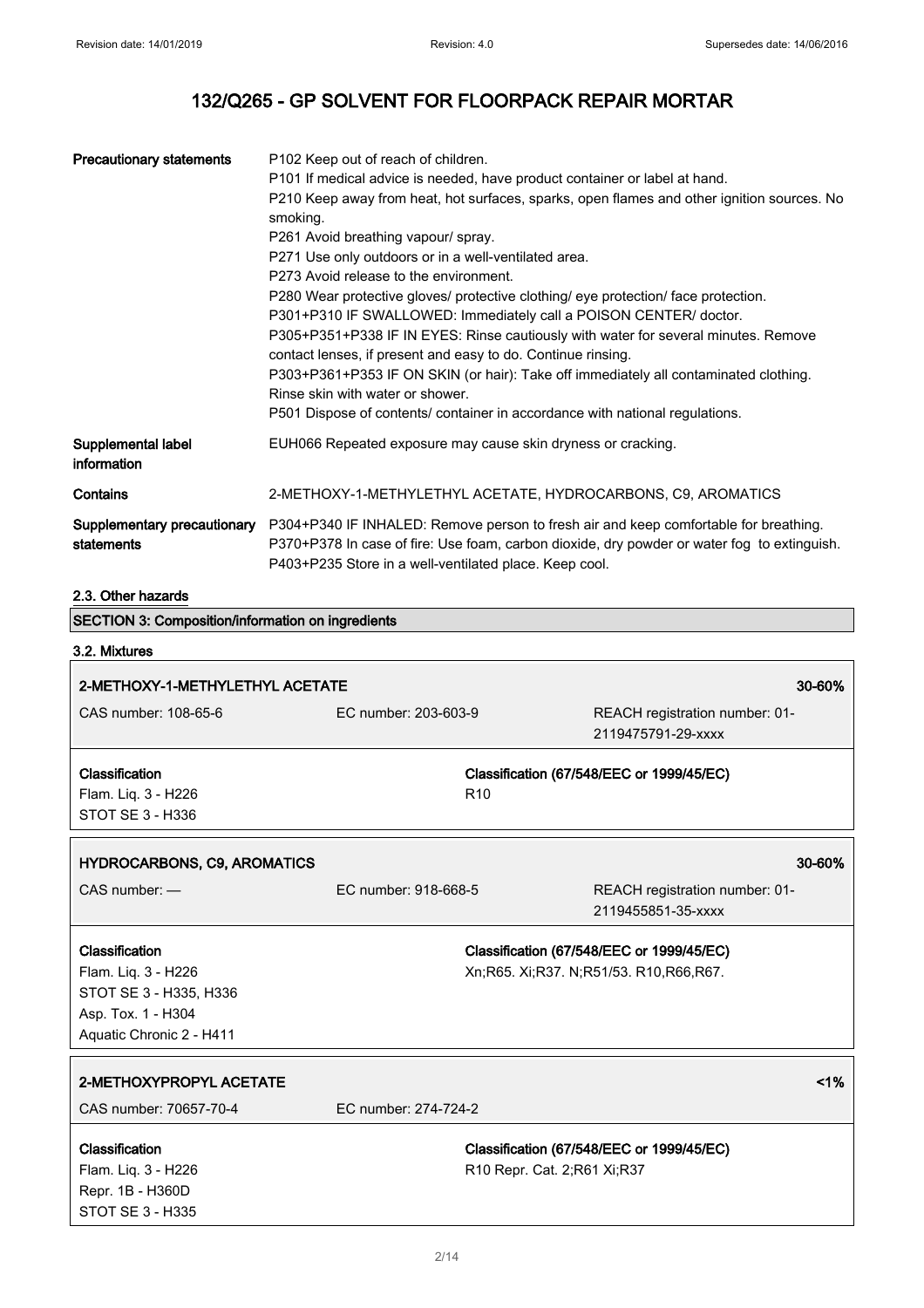The Full Text for all R-Phrases and Hazard Statements are Displayed in Section 16.

| <b>SECTION 4: First aid measures</b>                                            |                                                                                                                                                                                                                                                                                                                                        |  |
|---------------------------------------------------------------------------------|----------------------------------------------------------------------------------------------------------------------------------------------------------------------------------------------------------------------------------------------------------------------------------------------------------------------------------------|--|
| 4.1. Description of first aid measures                                          |                                                                                                                                                                                                                                                                                                                                        |  |
| <b>General information</b>                                                      | Get medical attention if any discomfort continues.                                                                                                                                                                                                                                                                                     |  |
| Inhalation                                                                      | Move affected person to fresh air and keep warm and at rest in a position comfortable for<br>breathing. If breathing stops, provide artificial respiration. Place unconscious person on their<br>side in the recovery position and ensure breathing can take place.                                                                    |  |
| Ingestion                                                                       | Get medical attention immediately. Do not induce vomiting.                                                                                                                                                                                                                                                                             |  |
| <b>Skin contact</b>                                                             | Remove contaminated clothing immediately and wash skin with soap and water. DO NOT use<br>solvents or thinners                                                                                                                                                                                                                         |  |
| Eye contact                                                                     | Remove any contact lenses and open eyelids wide apart. Rinse immediately with plenty of<br>water. Continue to rinse for at least 10 minutes. Consult a physician for specific advice.                                                                                                                                                  |  |
|                                                                                 | 4.2. Most important symptoms and effects, both acute and delayed                                                                                                                                                                                                                                                                       |  |
| <b>General information</b>                                                      | Get medical attention promptly if symptoms occur after washing.                                                                                                                                                                                                                                                                        |  |
| 4.3. Indication of any immediate medical attention and special treatment needed |                                                                                                                                                                                                                                                                                                                                        |  |
| Notes for the doctor                                                            | No specific recommendations.                                                                                                                                                                                                                                                                                                           |  |
| <b>SECTION 5: Firefighting measures</b>                                         |                                                                                                                                                                                                                                                                                                                                        |  |
| 5.1. Extinguishing media                                                        |                                                                                                                                                                                                                                                                                                                                        |  |
| Suitable extinguishing media                                                    | Extinguish with alcohol-resistant foam, carbon dioxide, dry powder or water fog. Do not use<br>water jet as an extinguisher, as this will spread the fire.                                                                                                                                                                             |  |
| 5.2. Special hazards arising from the substance or mixture                      |                                                                                                                                                                                                                                                                                                                                        |  |
| Specific hazards                                                                | Protection against nuisance dust must be used when the airborne concentration exceeds 10<br>mg/m3. Oxides of carbon. Oxides of nitrogen. Fire creates: Thermal decomposition or<br>combustion products may include the following substances: Acrid smoke or fumes. Carbon<br>monoxide (CO). Carbon dioxide (CO2). Nitrous gases (NOx). |  |
| 5.3. Advice for firefighters                                                    |                                                                                                                                                                                                                                                                                                                                        |  |
| Special protective equipment<br>for firefighters                                | Wear positive-pressure self-contained breathing apparatus (SCBA) and appropriate protective<br>clothing.                                                                                                                                                                                                                               |  |
| <b>SECTION 6: Accidental release measures</b>                                   |                                                                                                                                                                                                                                                                                                                                        |  |
|                                                                                 | 6.1. Personal precautions, protective equipment and emergency procedures                                                                                                                                                                                                                                                               |  |
| <b>Personal precautions</b>                                                     | Avoid inhalation of vapours and contact with skin and eyes. Ensure suitable respiratory<br>protection is worn during removal of spillages in confined areas.                                                                                                                                                                           |  |
| 6.2. Environmental precautions                                                  |                                                                                                                                                                                                                                                                                                                                        |  |
| <b>Environmental precautions</b>                                                | Avoid the spillage or runoff entering drains, sewers or watercourses. Contain spillage with<br>sand, earth or other suitable non-combustible material. Spillages or uncontrolled discharges<br>into watercourses must be reported immediately to the Environmental Agency or other<br>appropriate regulatory body.                     |  |
| 6.3. Methods and material for containment and cleaning up                       |                                                                                                                                                                                                                                                                                                                                        |  |
| Methods for cleaning up                                                         | Absorb spillage with non-combustible, absorbent material. Collect and place in suitable waste<br>disposal containers and seal securely. Collect and place in suitable waste disposal containers<br>and seal securely. For waste disposal, see Section 13.                                                                              |  |

6.4. Reference to other sections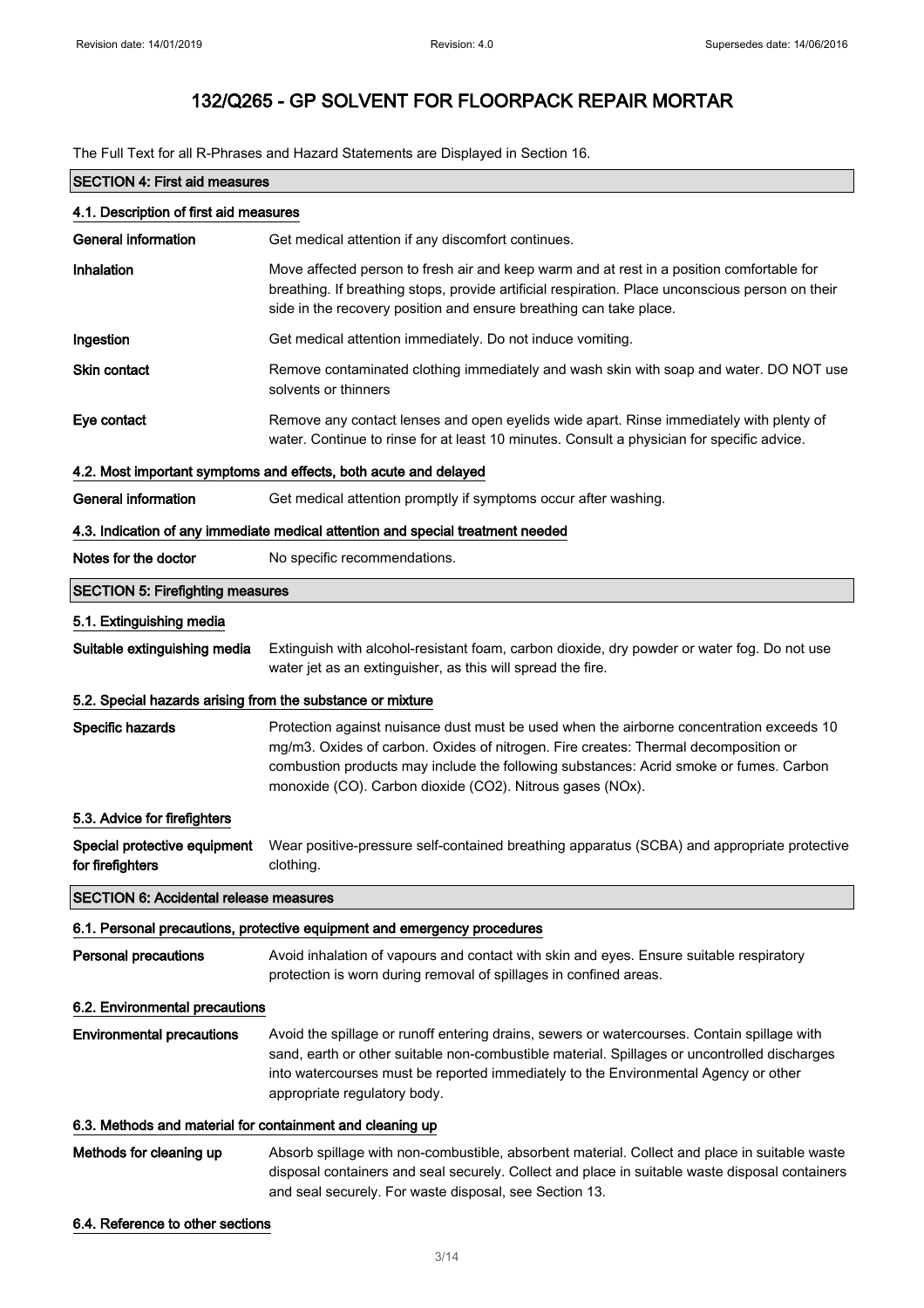Reference to other sections For personal protection, see Section 8.

#### SECTION 7: Handling and storage

#### 7.1. Precautions for safe handling

Usage precautions **Read and follow manufacturer's recommendations**. Eliminate all sources of ignition. Vapours may accumulate on the floor and in low-lying areas. Use explosion proof electric equipment. Do not eat, drink or smoke when using the product. Avoid inhalation of vapours/spray and contact with skin and eyes. The Manual Handling Operations Regulations may apply to the handling of containers of this product. To assist employers, the following method of calculating the weight for any pack size is given. Take the pack size volume in litres and multiply this figure by the specific gravity value given in section 9. This will give the net weight of the coating in kilograms. Allowance will then have to be made for the immediate packaging to give an approximate gross weight.

#### 7.2. Conditions for safe storage, including any incompatibilities

| Storage precautions | Keep container tightly closed. Keep containers upright. Protect from light. Store in closed<br>original container at temperatures between 5°C and 25°C. Store away from the following<br>materials: Oxidising materials. Acids. Alkalis.                                                                                                                                                                                                                                                                                                                                                                                                                                        |
|---------------------|---------------------------------------------------------------------------------------------------------------------------------------------------------------------------------------------------------------------------------------------------------------------------------------------------------------------------------------------------------------------------------------------------------------------------------------------------------------------------------------------------------------------------------------------------------------------------------------------------------------------------------------------------------------------------------|
| Storage class       | Flammable liquid storage. The storage and use of this product is subject to the Dangerous<br>Substances and Explosive Atmospheres Regulations (DSEAR). The requirements are given<br>in the HSE Approved Code of Practice and Guidance, Storage of Dangerous Substances:<br>DSEAR. Up to 250 litres of liquids with a flashpoint above 32C but below 55C may be kept in<br>a workroom provided they are kept in closed containers in a marked, fire-resisting cupboard or<br>bin. Larger quantities must be kept in a separate, marked storeroom conforming to the<br>structural requirements contained in the HSE guidance note Storage of Flammable Liquids in<br>Containers. |

#### 7.3. Specific end use(s)

Specific end use(s) The identified uses for this product are detailed in Section 1.2.

#### SECTION 8: Exposure controls/Personal protection

#### 8.1. Control parameters

## Occupational exposure limits 2-METHOXY-1-METHYLETHYL ACETATE

Long-term exposure limit (8-hour TWA): WEL 50 ppm 274 mg/m<sup>3</sup> Short-term exposure limit (15-minute): WEL 100 ppm 548 mg/m<sup>3</sup> Sk

### HYDROCARBONS, C9, AROMATICS

Long-term exposure limit (8-hour TWA): WEL 19 ppm 100 mg/m<sup>3</sup> vapour WEL = Workplace Exposure Limit Sk = Can be absorbed through the skin.

### 2-METHOXY-1-METHYLETHYL ACETATE (CAS: 108-65-6)

DNEL Workers - Inhalation; Long term systemic effects: 275 mg/m<sup>3</sup> Workers - Dermal; Long term systemic effects: 796 mg/kg/day Consumer - Inhalation; Long term systemic effects: 33 mg/m<sup>3</sup> Consumer - Dermal; Long term systemic effects: 320 mg/kg/day Consumer - Oral; Long term systemic effects: 36 mg/kg/day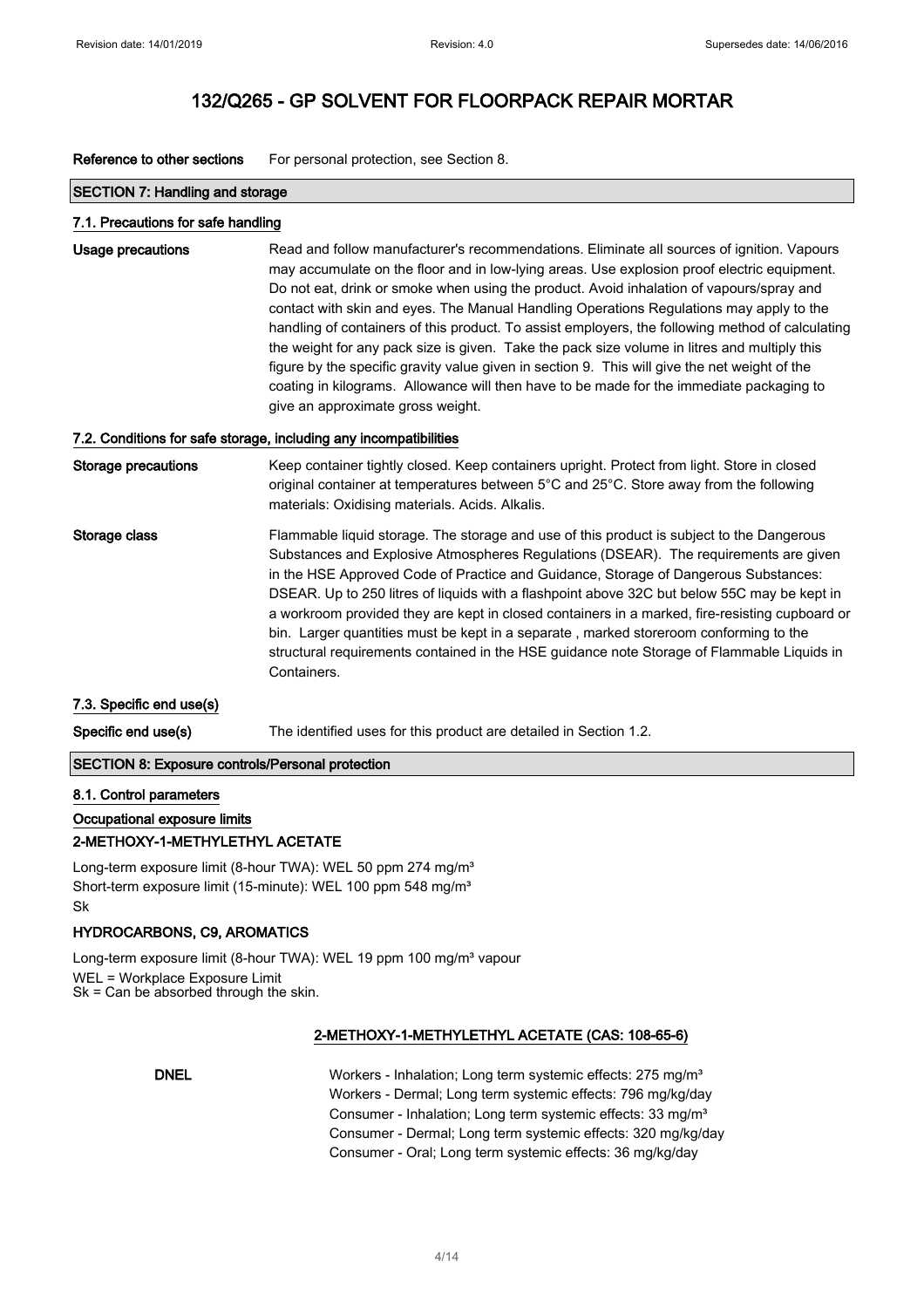# 132/Q265 - GP SOLVENT FOR FLOORPACK REPAIR MORTAR

| <b>PNEC</b>                         | - STP; 100 mg/l<br>- Fresh water; 0.635 mg/l<br>- Soil; 0.29 mg/kg<br>- Sediment; 3.29 mg/kg<br>- marine water; 0.0635 mg/l<br>- Sediment (Marinewater); 0.329 mg/kg<br>- Intermittent release; 6.35 mg/l                                                                                                                                               |  |
|-------------------------------------|---------------------------------------------------------------------------------------------------------------------------------------------------------------------------------------------------------------------------------------------------------------------------------------------------------------------------------------------------------|--|
|                                     | HYDROCARBONS, C9, AROMATICS                                                                                                                                                                                                                                                                                                                             |  |
| <b>DNEL</b>                         | Consumer - Oral; Long term systemic effects: 11 mg/kg/day<br>Consumer - Dermal; Long term systemic effects: 11 mg/kg/day<br>Consumer - Inhalation; Long term systemic effects: 32 mg/m <sup>3</sup><br>Industry - Dermal; Long term systemic effects: 25 mg/kg/day<br>Industry - Inhalation; Long term systemic effects: 150 mg/m <sup>3</sup>          |  |
| <b>PNEC</b>                         | No PNEC available. Substance is a hydrocarbon UVCB. Standard tests for this<br>endpoint are intended for single substances and are not appropriate for the risk<br>assessment of this complex substance.                                                                                                                                                |  |
| 8.2. Exposure controls              |                                                                                                                                                                                                                                                                                                                                                         |  |
| Protective equipment                |                                                                                                                                                                                                                                                                                                                                                         |  |
| Appropriate engineering<br>controls | Provide adequate general and local exhaust ventilation. Observe any occupational exposure<br>limits for the product or ingredients.                                                                                                                                                                                                                     |  |
| Eye/face protection                 | Wear chemical splash goggles.                                                                                                                                                                                                                                                                                                                           |  |
| Hand protection                     | Wear protective gloves. The most suitable glove should be chosen in consultation with the<br>glove supplier/manufacturer, who can provide information about the breakthrough time of the<br>glove material. Barrier cream applied before work may make it easier to clean the skin after<br>exposure, but does not prevent absorption through the skin. |  |
| Hygiene measures                    | Use engineering controls to reduce air contamination to permissible exposure level. Wash<br>promptly with soan and water if skin becomes contaminated. Remove contaminated clothing                                                                                                                                                                     |  |

promptly with soap and water if skin becomes contaminated. Remove contaminated clothing and wash the skin thoroughly with soap and water after work.

Respiratory protection No specific recommendations. Respiratory protection must be used if the airborne contamination exceeds the recommended occupational exposure limit. If ventilation is inadequate, suitable respiratory protection must be worn. Wear a full facepiece, supplied-air respirator.

## SECTION 9: Physical and chemical properties

### 9.1. Information on basic physical and chemical properties

| Appearance                                      | Colourless liquid. |
|-------------------------------------------------|--------------------|
| Odour                                           | Organic solvents.  |
| Flash point                                     | 43°C Closed cup.   |
| Upper/lower flammability or<br>explosive limits | : 0.8              |
| Vapour density                                  | heavier than air   |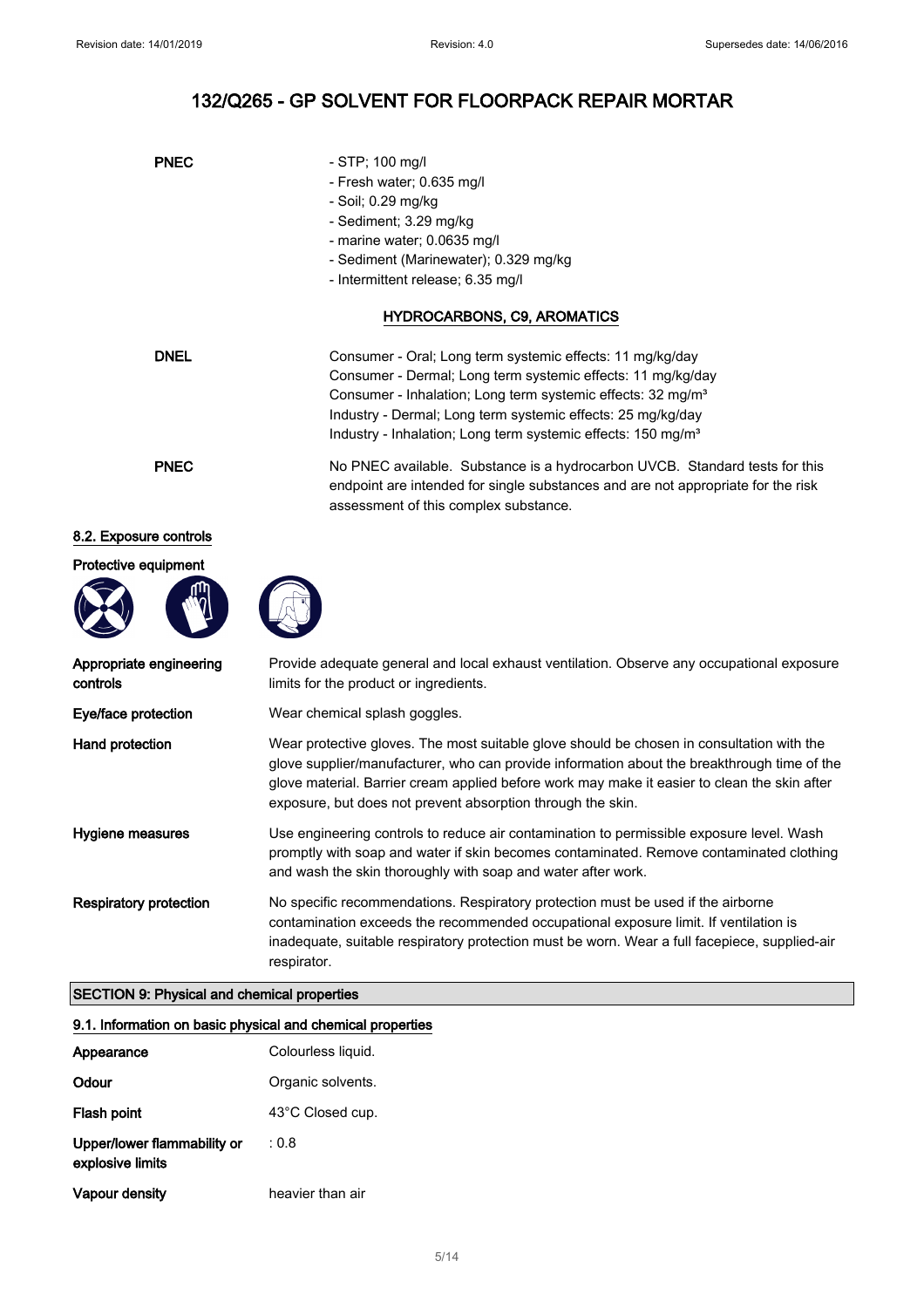| <b>Relative density</b>                      | 0.93 @ @25 C°C                                                                                                                                                                                                                                                                                                                                                                                                                                                                                                                                              |
|----------------------------------------------|-------------------------------------------------------------------------------------------------------------------------------------------------------------------------------------------------------------------------------------------------------------------------------------------------------------------------------------------------------------------------------------------------------------------------------------------------------------------------------------------------------------------------------------------------------------|
| Solubility(ies)                              | Immiscible with water                                                                                                                                                                                                                                                                                                                                                                                                                                                                                                                                       |
| <b>Viscosity</b>                             | <30 seconds 3mm ISO cup s @ 25°C                                                                                                                                                                                                                                                                                                                                                                                                                                                                                                                            |
| 9.2. Other information                       |                                                                                                                                                                                                                                                                                                                                                                                                                                                                                                                                                             |
| <b>Volatility</b>                            | 100                                                                                                                                                                                                                                                                                                                                                                                                                                                                                                                                                         |
| Volatile organic compound                    | This product contains a maximum VOC content of 930 g/litre.                                                                                                                                                                                                                                                                                                                                                                                                                                                                                                 |
| <b>SECTION 10: Stability and reactivity</b>  |                                                                                                                                                                                                                                                                                                                                                                                                                                                                                                                                                             |
| 10.1. Reactivity                             |                                                                                                                                                                                                                                                                                                                                                                                                                                                                                                                                                             |
| <b>Reactivity</b>                            | There are no known reactivity hazards associated with this product.                                                                                                                                                                                                                                                                                                                                                                                                                                                                                         |
| 10.2. Chemical stability                     |                                                                                                                                                                                                                                                                                                                                                                                                                                                                                                                                                             |
| <b>Stability</b>                             | Stable at normal ambient temperatures and when used as recommended.                                                                                                                                                                                                                                                                                                                                                                                                                                                                                         |
| 10.3. Possibility of hazardous reactions     |                                                                                                                                                                                                                                                                                                                                                                                                                                                                                                                                                             |
| Possibility of hazardous<br>reactions        | Not determined.                                                                                                                                                                                                                                                                                                                                                                                                                                                                                                                                             |
| 10.4. Conditions to avoid                    |                                                                                                                                                                                                                                                                                                                                                                                                                                                                                                                                                             |
| Conditions to avoid                          | Avoid heat, flames and other sources of ignition. Avoid contact with the following materials:<br>Acids. Oxidising agents.                                                                                                                                                                                                                                                                                                                                                                                                                                   |
| 10.5. Incompatible materials                 |                                                                                                                                                                                                                                                                                                                                                                                                                                                                                                                                                             |
| Materials to avoid                           | Strong alkalis. Strong acids. Strong oxidising agents.                                                                                                                                                                                                                                                                                                                                                                                                                                                                                                      |
| 10.6. Hazardous decomposition products       |                                                                                                                                                                                                                                                                                                                                                                                                                                                                                                                                                             |
| Hazardous decomposition<br>products          | Oxides of carbon. Thermal decomposition or combustion may liberate carbon oxides and<br>other toxic gases or vapours.                                                                                                                                                                                                                                                                                                                                                                                                                                       |
| <b>SECTION 11: Toxicological information</b> |                                                                                                                                                                                                                                                                                                                                                                                                                                                                                                                                                             |
| 11.1. Information on toxicological effects   |                                                                                                                                                                                                                                                                                                                                                                                                                                                                                                                                                             |
| <b>Toxicological effects</b>                 | No data recorded.                                                                                                                                                                                                                                                                                                                                                                                                                                                                                                                                           |
| <b>General information</b>                   | Prolonged and repeated contact with solvents over a long period may lead to permanent<br>health problems.                                                                                                                                                                                                                                                                                                                                                                                                                                                   |
| Inhalation                                   | Vapour may irritate respiratory system/lungs. Vapours in high concentrations are narcotic.<br>Symptoms following overexposure may include the following: Headache. Fatigue. Dizziness.<br>Nausea, vomiting. The product contains organic solvents. Overexposure may depress the<br>central nervous system, causing dizziness and intoxication. Aspiration hazard if swallowed.<br>Entry into the lungs following ingestion or vomiting may cause chemical pneumonitis. May<br>cause damage to mucous membranes in nose, throat, lungs and bronchial system. |
| Ingestion                                    | Liquid irritates mucous membranes and may cause abdominal pain if swallowed. May cause<br>irritation. Symptoms following overexposure may include the following: Stomach pain.<br>Nausea, vomiting. Diarrhoea. May cause nausea, headache, dizziness and intoxication.                                                                                                                                                                                                                                                                                      |
| Skin contact                                 | May be absorbed through the skin. Product has a defatting effect on skin. Repeated exposure<br>may cause skin dryness or cracking. May cause allergic contact eczema.                                                                                                                                                                                                                                                                                                                                                                                       |
| Eye contact                                  | Irritation of eyes and mucous membranes.                                                                                                                                                                                                                                                                                                                                                                                                                                                                                                                    |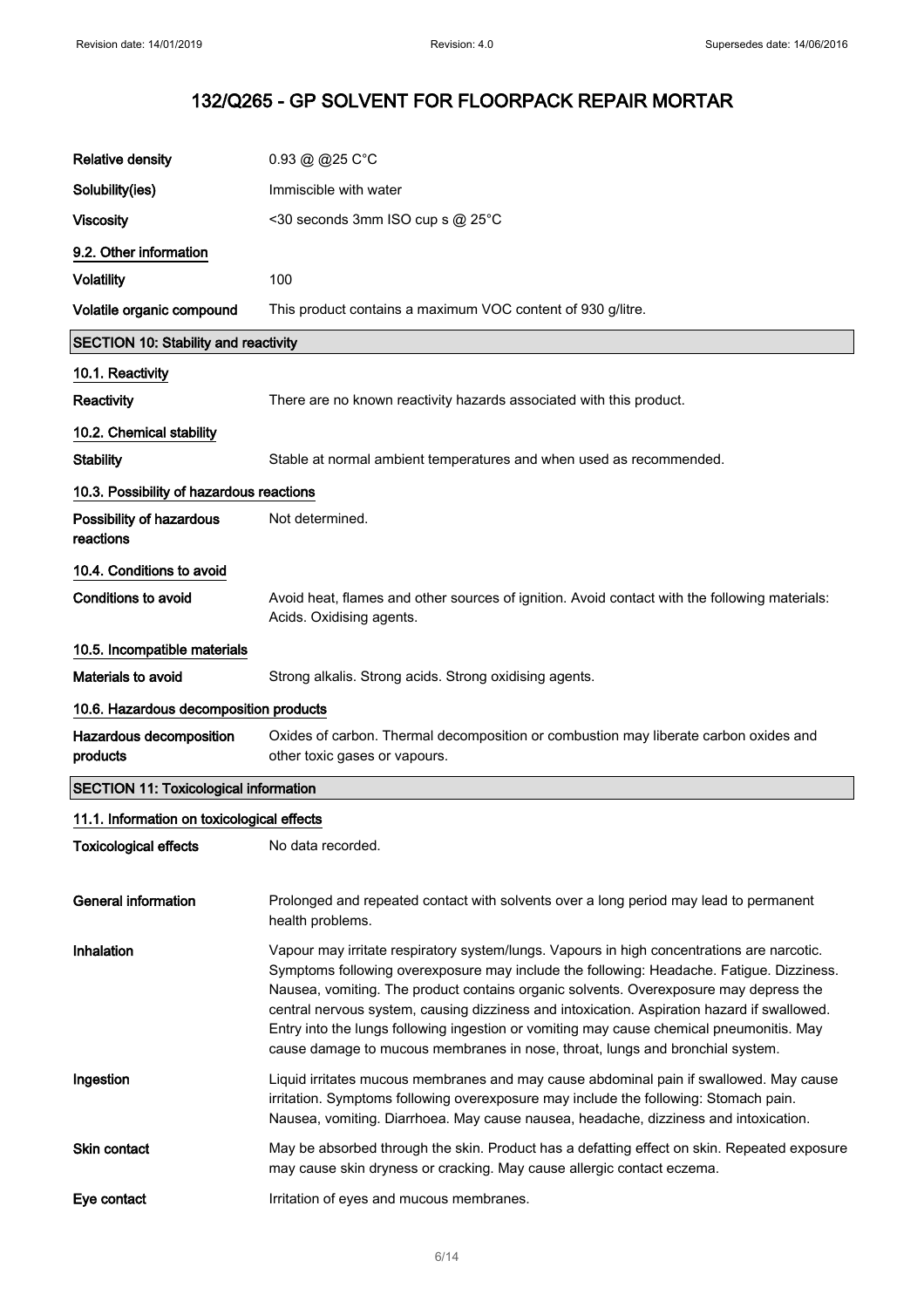Route of exposure Inhalation Skin absorption. Ingestion. Skin and/or eye contact.

## Toxicological information on ingredients.

## 2-METHOXY-1-METHYLETHYL ACETATE

| Acute toxicity - oral                                        |                                                                                     |  |
|--------------------------------------------------------------|-------------------------------------------------------------------------------------|--|
| Acute toxicity oral (LD <sub>50</sub><br>mg/kg)              | 8,532.0                                                                             |  |
| <b>Species</b>                                               | Rat                                                                                 |  |
| ATE oral (mg/kg)                                             | 8,532.0                                                                             |  |
| Acute toxicity - dermal                                      |                                                                                     |  |
| Acute toxicity dermal (LD <sub>50</sub> 5,000.0<br>mg/kg)    |                                                                                     |  |
| <b>Species</b>                                               | Rabbit                                                                              |  |
| ATE dermal (mg/kg)                                           | 5,000.0                                                                             |  |
| Acute toxicity - inhalation                                  |                                                                                     |  |
| Acute toxicity inhalation<br>(LC <sub>50</sub> vapours mg/l) | 35.7                                                                                |  |
| <b>Species</b>                                               | Rat                                                                                 |  |
| <b>ATE inhalation (vapours</b><br>mg/l)                      | 35.7                                                                                |  |
| Skin corrosion/irritation                                    |                                                                                     |  |
| Animal data                                                  | Not irritating.                                                                     |  |
| <b>Skin sensitisation</b>                                    |                                                                                     |  |
| <b>Skin sensitisation</b>                                    | Based on available data the classification criteria are not met.                    |  |
| Germ cell mutagenicity                                       |                                                                                     |  |
| Genotoxicity - in vitro                                      | This substance has no evidence of mutagenic properties.                             |  |
| Specific target organ toxicity - single exposure             |                                                                                     |  |
| STOT - single exposure                                       | Emits vapours if heated. Vapours/aerosol spray may irritate the respiratory system. |  |
| Specific target organ toxicity - repeated exposure           |                                                                                     |  |
|                                                              | STOT - repeated exposure Emits vapours, especially if heated.                       |  |
|                                                              | <b>HYDROCARBONS, C9, AROMATICS</b>                                                  |  |
| Acute toxicity - oral                                        |                                                                                     |  |

| Acute toxicity oral (LD <sub>50</sub><br>mg/kg) | 3,492.0                                                          |
|-------------------------------------------------|------------------------------------------------------------------|
| <b>Species</b>                                  | Rat                                                              |
| Notes (oral LD <sub>50</sub> )                  | Based on available data the classification criteria are not met. |
| ATE oral (mg/kg)                                | 3.492.0                                                          |
| Acute toxicity - dermal                         |                                                                  |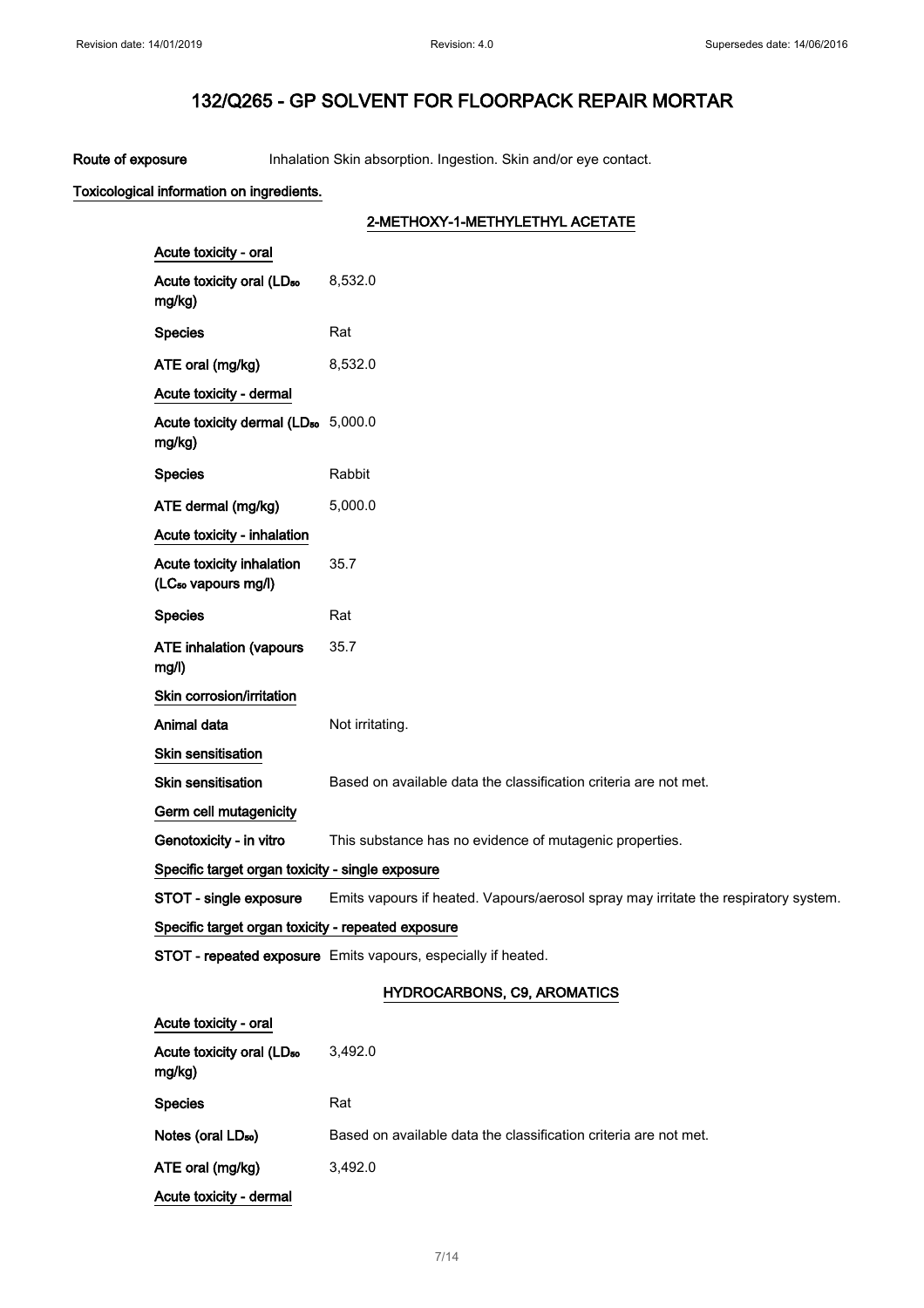| Acute toxicity dermal (LD <sub>50</sub> 3,160.0<br>mg/kg)    |                                                                                                      |  |
|--------------------------------------------------------------|------------------------------------------------------------------------------------------------------|--|
| <b>Species</b>                                               | Rabbit                                                                                               |  |
| Notes (dermal LD <sub>50</sub> )                             | Based on available data the classification criteria are not met.                                     |  |
| ATE dermal (mg/kg)                                           | 3,160.0                                                                                              |  |
| Acute toxicity - inhalation                                  |                                                                                                      |  |
| Acute toxicity inhalation<br>(LC <sub>50</sub> vapours mg/l) | 6,193.0                                                                                              |  |
| <b>Species</b>                                               | Rat                                                                                                  |  |
| Notes (inhalation LC <sub>50</sub> )                         | Based on available data the classification criteria are not met.                                     |  |
| <b>ATE inhalation (vapours</b><br>mg/l)                      | 6,193.0                                                                                              |  |
| Skin corrosion/irritation                                    |                                                                                                      |  |
| Animal data                                                  | Repeated exposure may cause skin dryness or cracking.                                                |  |
| Serious eye damage/irritation                                |                                                                                                      |  |
| Serious eye<br>damage/irritation                             | Based on available data the classification criteria are not met.                                     |  |
| Respiratory sensitisation                                    |                                                                                                      |  |
| Respiratory sensitisation                                    | Based on available data the classification criteria are not met.                                     |  |
| <b>Skin sensitisation</b>                                    |                                                                                                      |  |
| <b>Skin sensitisation</b>                                    | Based on available data the classification criteria are not met.                                     |  |
| Germ cell mutagenicity                                       |                                                                                                      |  |
| Genotoxicity - in vitro                                      | Based on available data the classification criteria are not met.                                     |  |
| Carcinogenicity                                              |                                                                                                      |  |
| Carcinogenicity                                              | Based on available data the classification criteria are not met.                                     |  |
| <b>IARC</b> carcinogenicity                                  | None of the ingredients are listed or exempt.                                                        |  |
| Reproductive toxicity                                        |                                                                                                      |  |
| Reproductive toxicity -<br>fertility                         | Based on available data the classification criteria are not met.                                     |  |
| Reproductive toxicity -<br>development                       | Based on available data the classification criteria are not met.                                     |  |
| Specific target organ toxicity - single exposure             |                                                                                                      |  |
| STOT - single exposure                                       | STOT SE 3 - H335, H336 May cause respiratory irritation. May cause drowsiness<br>or dizziness.       |  |
| <b>Target organs</b>                                         | Respiratory system, lungs Central nervous system                                                     |  |
| Specific target organ toxicity - repeated exposure           |                                                                                                      |  |
|                                                              | STOT - repeated exposure Not classified as a specific target organ toxicant after repeated exposure. |  |
| Aspiration hazard                                            |                                                                                                      |  |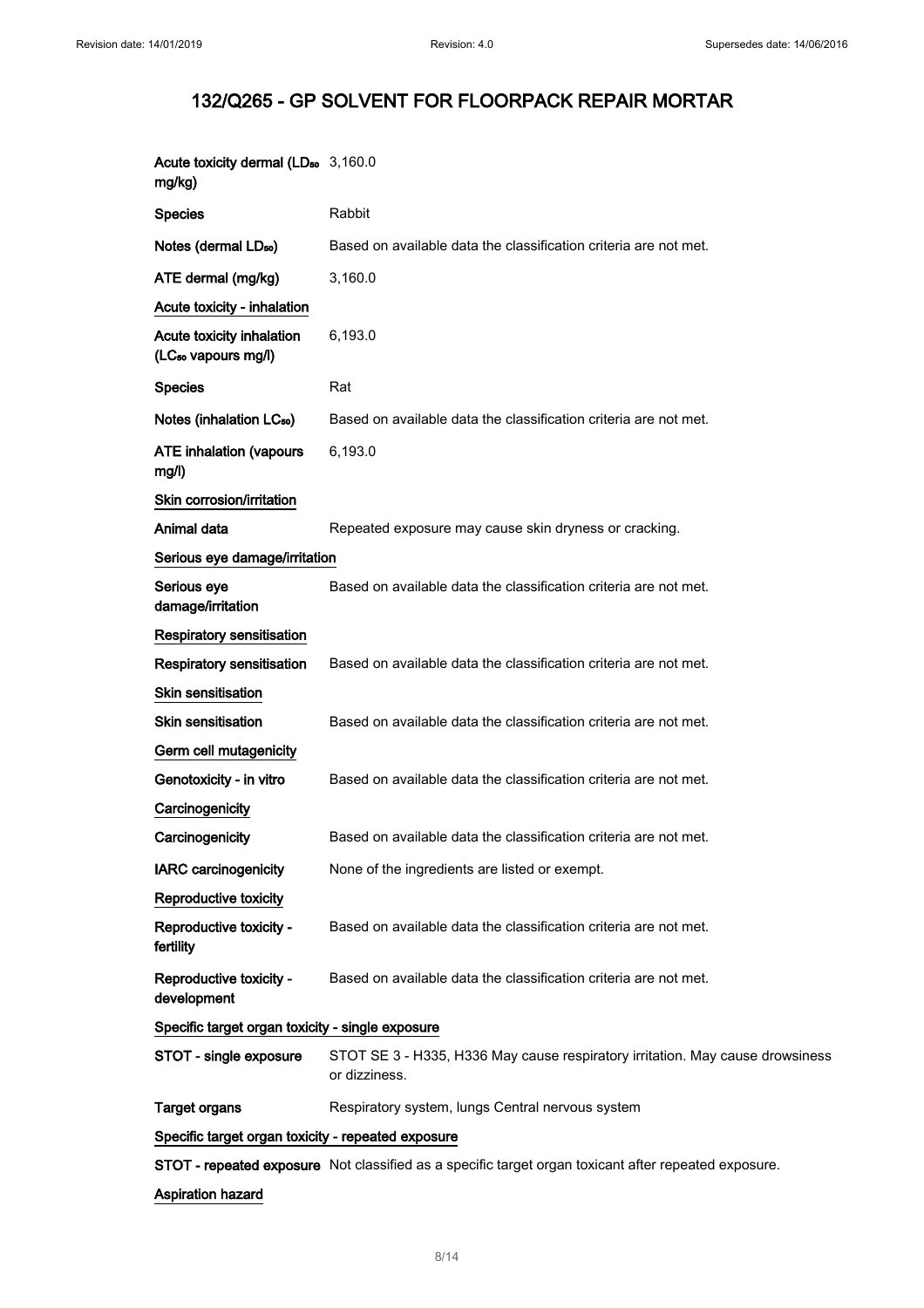|             | <b>Aspiration hazard</b>           | Asp. Tox. 1 - H304 May be fatal if swallowed and enters airways. Pneumonia may<br>be the result if vomited material containing solvents reaches the lungs.                                                                                                                                                                                                  |
|-------------|------------------------------------|-------------------------------------------------------------------------------------------------------------------------------------------------------------------------------------------------------------------------------------------------------------------------------------------------------------------------------------------------------------|
|             | General information                | The severity of the symptoms described will vary dependent on the concentration<br>and the length of exposure.                                                                                                                                                                                                                                              |
|             | Inhalation                         | A single exposure may cause the following adverse effects: Irritation of nose, throat<br>and airway. Difficulty in breathing. Coughing. Vapours may cause headache,<br>fatigue, dizziness and nausea. Central nervous system depression. During<br>application and drying, solvent vapours will be emitted. Vapours in high<br>concentrations are narcotic. |
|             | Ingestion                          | Gastrointestinal symptoms, including upset stomach. Fumes from the stomach<br>contents may be inhaled, resulting in the same symptoms as inhalation. Aspiration<br>hazard if swallowed. Entry into the lungs following ingestion or vomiting may cause<br>chemical pneumonitis.                                                                             |
|             | Skin contact                       | Repeated exposure may cause skin dryness or cracking. Discoloration of the skin.                                                                                                                                                                                                                                                                            |
|             | Eye contact                        | May cause temporary eye irritation.                                                                                                                                                                                                                                                                                                                         |
|             | Route of exposure                  | Ingestion Inhalation Skin and/or eye contact                                                                                                                                                                                                                                                                                                                |
|             | <b>Target organs</b>               | Central nervous system Respiratory system, lungs                                                                                                                                                                                                                                                                                                            |
|             | SECTION 12: Ecological information |                                                                                                                                                                                                                                                                                                                                                             |
| Ecotoxicity |                                    | There are no data on the ecotoxicity of this product. The product contains substances which<br>are toxic to aquatic organisms and which may cause long term adverse effects in the aquatic                                                                                                                                                                  |

Ecological information on ingredients.

environment.

## 2-METHOXY-1-METHYLETHYL ACETATE

| Ecotoxicity                                              | The product is not expected to be hazardous to the environment.                                                                                        |
|----------------------------------------------------------|--------------------------------------------------------------------------------------------------------------------------------------------------------|
| 12.1. Toxicity<br>Ecological information on ingredients. |                                                                                                                                                        |
|                                                          | 2-METHOXY-1-METHYLETHYL ACETATE                                                                                                                        |
| Acute aquatic toxicity                                   |                                                                                                                                                        |
| Acute toxicity - fish                                    | $LC_{so}$ , > 96 hours: 134 mg/l, Oncorhynchus mykiss (Rainbow trout)                                                                                  |
| Acute toxicity - aquatic<br>invertebrates                | $LC_{80}$ , 48 hours: $>$ 500 mg/l, Daphnia magna<br>EC <sub>50</sub> , 21 days: > 100 mg/l, Daphnia magna<br>NOEC, 21 days: > 100 mg/l, Daphnia magna |
| Acute toxicity - aquatic<br>plants                       | EC <sub>50</sub> , > 72 hours: 1000 mg/l, Scenedesmus subspicatus<br>NOEC, 72 hours: > 1000 mg/l, Selenastrum capricornutum                            |
|                                                          | <b>HYDROCARBONS, C9, AROMATICS</b>                                                                                                                     |
| <b>Toxicity</b>                                          | Aquatic Chronic 2 - H411 Toxic to aquatic life with long lasting effects.                                                                              |
| Acute aquatic toxicity                                   |                                                                                                                                                        |
| Acute toxicity - fish                                    | LC <sub>50</sub> , 96 hours: 9.2 mg/l, Oncorhynchus mykiss (Rainbow trout)                                                                             |
|                                                          | 9/14                                                                                                                                                   |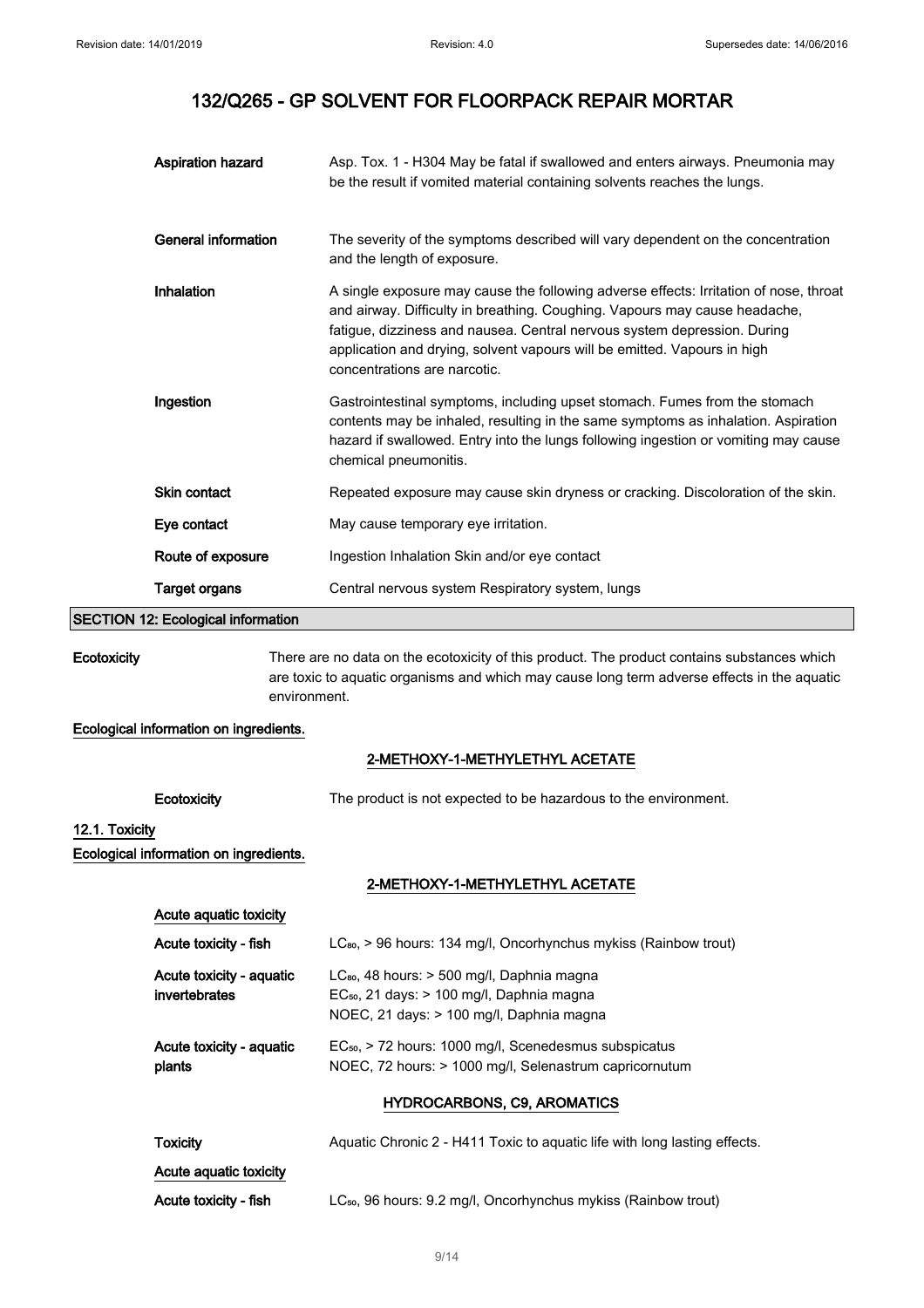| Acute toxicity - aguatic<br>invertebrates | EC <sub>50</sub> , 48 hours: 3.2 mg/l, Daphnia magna |
|-------------------------------------------|------------------------------------------------------|
| Acute toxicity -                          | $EC50$ , 48 hours: 2.9 mg/l,                         |

## 12.2. Persistence and degradability

microorganisms

Persistence and degradability No data available.

## Ecological information on ingredients.

## 2-METHOXY-1-METHYL ETHYL ACETATE

|                        |                                                                                                          | E-METHONI-PMETHILETHILE AVEIATE                                                   |
|------------------------|----------------------------------------------------------------------------------------------------------|-----------------------------------------------------------------------------------|
|                        | Persistence and<br>degradability                                                                         | The product is readily biodegradable.                                             |
|                        | Biodegradation                                                                                           | - Degradation 100% (DOC): 28 days                                                 |
|                        |                                                                                                          | <b>HYDROCARBONS, C9, AROMATICS</b>                                                |
|                        | Persistence and<br>degradability                                                                         | The degradability of the product is not known.                                    |
|                        | <b>Biodegradation</b>                                                                                    | - 78%: 28 days                                                                    |
|                        | 12.3. Bioaccumulative potential                                                                          |                                                                                   |
|                        | <b>Bioaccumulative potential</b>                                                                         | No data available on bioaccumulation.                                             |
|                        | Ecological information on ingredients.                                                                   |                                                                                   |
|                        |                                                                                                          | 2-METHOXY-1-METHYLETHYL ACETATE                                                   |
|                        | <b>Partition coefficient</b>                                                                             | log Kow: 1.2 log Pow: 0.43                                                        |
|                        |                                                                                                          | <b>HYDROCARBONS, C9, AROMATICS</b>                                                |
|                        |                                                                                                          | Bioaccumulative potential No data available on bioaccumulation.                   |
|                        | <b>Partition coefficient</b>                                                                             | Not available.                                                                    |
| 12.4. Mobility in soil |                                                                                                          |                                                                                   |
| <b>Mobility</b>        | The product contains volatile organic compounds (VOCs) which will evaporate easily from all<br>surfaces. |                                                                                   |
|                        | Ecological information on ingredients.                                                                   |                                                                                   |
|                        |                                                                                                          | <b>HYDROCARBONS, C9, AROMATICS</b>                                                |
|                        | <b>Mobility</b>                                                                                          | No data available.                                                                |
|                        | 12.5. Results of PBT and vPvB assessment                                                                 |                                                                                   |
|                        | Ecological information on ingredients.                                                                   |                                                                                   |
|                        |                                                                                                          | 2-METHOXY-1-METHYLETHYL ACETATE                                                   |
|                        | Results of PBT and vPvB<br>assessment                                                                    | This substance is not classified as PBT or vPvB according to current EU criteria. |
|                        |                                                                                                          | <b>HYDROCARBONS, C9, AROMATICS</b>                                                |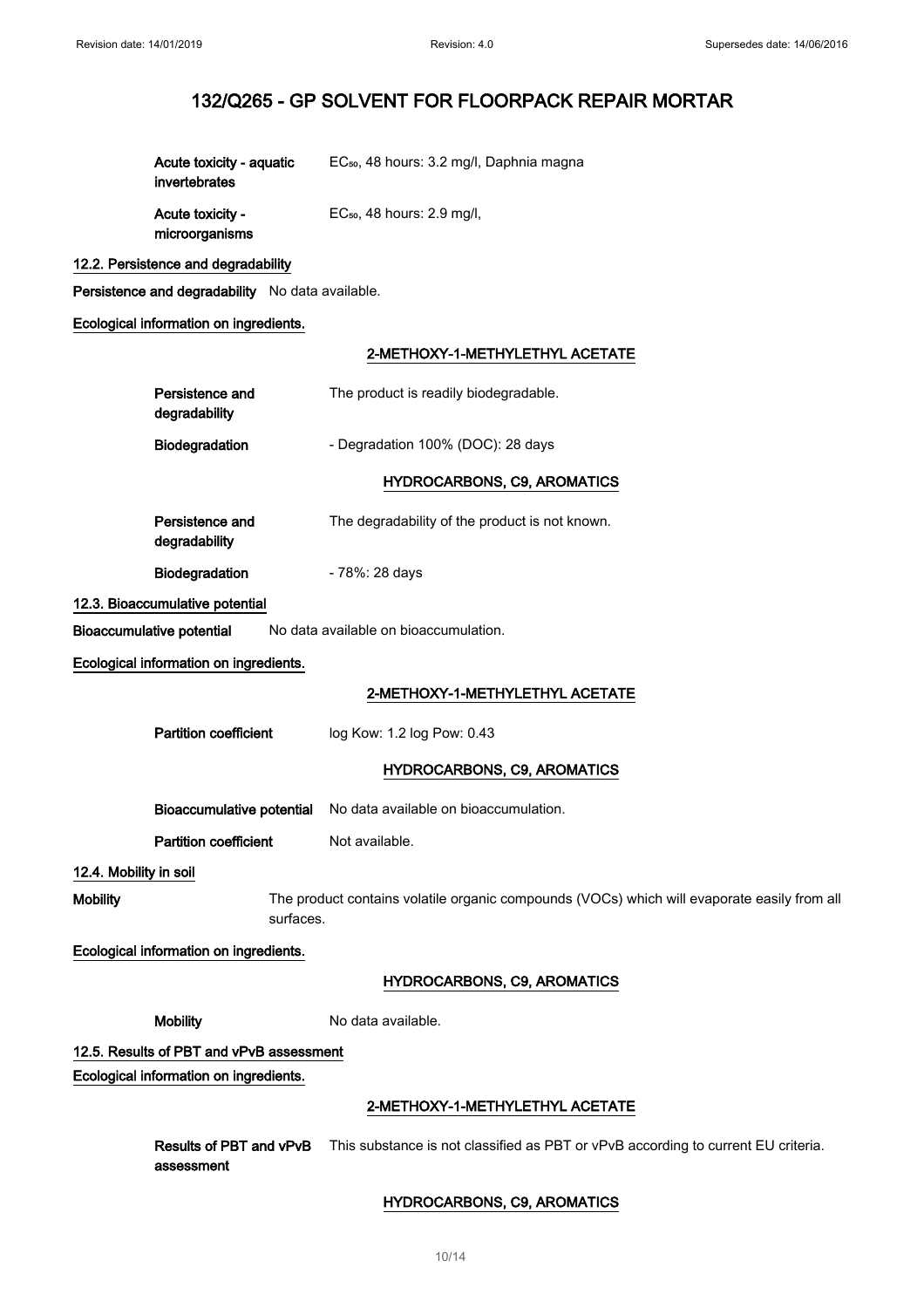Results of PBT and vPvB This substance is not classified as PBT or vPvB according to current EU criteria. assessment

#### 12.6. Other adverse effects

Other adverse effects The product contains volatile organic compounds (VOCs) which have a photochemical ozone creation potential.

Ecological information on ingredients.

## HYDROCARBONS, C9, AROMATICS

| Other adverse effects<br>None known.       |                                                                                                                                                                                                                                                                                                                                                                                                                                                                                                                                                                                                                                                                                                   |  |  |  |
|--------------------------------------------|---------------------------------------------------------------------------------------------------------------------------------------------------------------------------------------------------------------------------------------------------------------------------------------------------------------------------------------------------------------------------------------------------------------------------------------------------------------------------------------------------------------------------------------------------------------------------------------------------------------------------------------------------------------------------------------------------|--|--|--|
| <b>SECTION 13: Disposal considerations</b> |                                                                                                                                                                                                                                                                                                                                                                                                                                                                                                                                                                                                                                                                                                   |  |  |  |
| 13.1. Waste treatment methods              |                                                                                                                                                                                                                                                                                                                                                                                                                                                                                                                                                                                                                                                                                                   |  |  |  |
| <b>General information</b>                 | Waste should be treated as controlled waste. Dispose of waste to licensed waste disposal site<br>in accordance with the requirements of the local Waste Disposal Authority.                                                                                                                                                                                                                                                                                                                                                                                                                                                                                                                       |  |  |  |
| <b>Disposal methods</b>                    | Avoid the spillage or runoff entering drains, sewers or watercourses.                                                                                                                                                                                                                                                                                                                                                                                                                                                                                                                                                                                                                             |  |  |  |
| <b>Waste class</b>                         | When this coating, in its liquid state, as supplied, becomes a waste, it is categorised as<br>hazardous waste, with code 08 01 11* (SOLVENT BASED LIQUID WASTE). Part-used<br>containers, not drained and/or rigorously scraped out and containing dried residues of the<br>supplied coating, are categorised as hazardous waste, with code 08 01 11* (SOLVENT<br>BASED LIQUID WASTE). If mixed with other wastes, the above waste code may not be<br>applicable. Used containers, drained and/or rigorously scraped out and containing dry<br>residues of the supplied coating, are categorised as non-hazardous waste, with code 15 01 02<br>(plastic packaging) or 15 01 04 (metal packaging). |  |  |  |
| <b>SECTION 14: Transport information</b>   |                                                                                                                                                                                                                                                                                                                                                                                                                                                                                                                                                                                                                                                                                                   |  |  |  |
| General                                    | This product is packed in accordance with the Limited Quantity Provisions of CDGCPL2, ADR<br>and IMDG.                                                                                                                                                                                                                                                                                                                                                                                                                                                                                                                                                                                            |  |  |  |
| 14.1. UN number                            |                                                                                                                                                                                                                                                                                                                                                                                                                                                                                                                                                                                                                                                                                                   |  |  |  |
| UN No. (ADR/RID)                           | 1263                                                                                                                                                                                                                                                                                                                                                                                                                                                                                                                                                                                                                                                                                              |  |  |  |
| UN No. (IMDG)                              | 1263                                                                                                                                                                                                                                                                                                                                                                                                                                                                                                                                                                                                                                                                                              |  |  |  |
| UN No. (ICAO)                              | 1263                                                                                                                                                                                                                                                                                                                                                                                                                                                                                                                                                                                                                                                                                              |  |  |  |
| 14.2. UN proper shipping name              |                                                                                                                                                                                                                                                                                                                                                                                                                                                                                                                                                                                                                                                                                                   |  |  |  |
| Proper shipping name<br>(ADR/RID)          | <b>PAINT</b>                                                                                                                                                                                                                                                                                                                                                                                                                                                                                                                                                                                                                                                                                      |  |  |  |
| Proper shipping name (IMDG) PAINT          |                                                                                                                                                                                                                                                                                                                                                                                                                                                                                                                                                                                                                                                                                                   |  |  |  |
| Proper shipping name (ICAO) PAINT          |                                                                                                                                                                                                                                                                                                                                                                                                                                                                                                                                                                                                                                                                                                   |  |  |  |
| Proper shipping name (ADN)                 | <b>PAINT</b>                                                                                                                                                                                                                                                                                                                                                                                                                                                                                                                                                                                                                                                                                      |  |  |  |
| 14.3. Transport hazard class(es)           |                                                                                                                                                                                                                                                                                                                                                                                                                                                                                                                                                                                                                                                                                                   |  |  |  |
| <b>ADR/RID class</b>                       | 1263                                                                                                                                                                                                                                                                                                                                                                                                                                                                                                                                                                                                                                                                                              |  |  |  |
| <b>IMDG class</b>                          | 3                                                                                                                                                                                                                                                                                                                                                                                                                                                                                                                                                                                                                                                                                                 |  |  |  |
| ICAO class/division                        | 3                                                                                                                                                                                                                                                                                                                                                                                                                                                                                                                                                                                                                                                                                                 |  |  |  |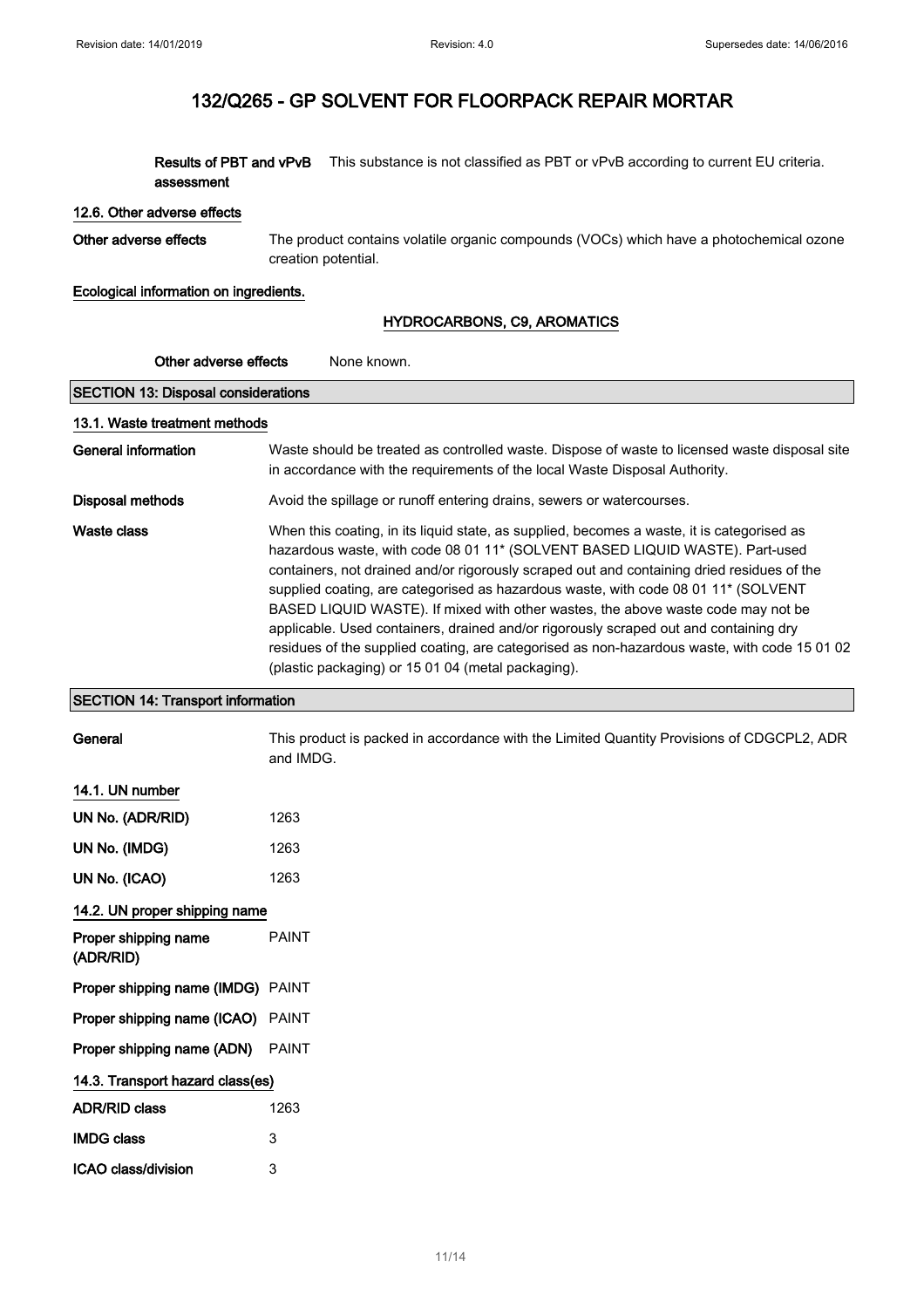### Transport labels



### 14.4. Packing group

| ADR/RID packing group     | Ш |
|---------------------------|---|
| <b>IMDG packing group</b> | Ш |
| ICAO packing group        | Ш |

## 14.5. Environmental hazards

### Environmentally hazardous substance/marine pollutant



### 14.6. Special precautions for user

EmS F-E, S-E

Tunnel restriction code (D/E)

### 14.7. Transport in bulk according to Annex II of MARPOL and the IBC Code

Transport in bulk according to Not applicable. Annex II of MARPOL 73/78 and the IBC Code

#### SECTION 15: Regulatory information

### 15.1. Safety, health and environmental regulations/legislation specific for the substance or mixture

EU legislation Regulation (EC) No 1907/2006 of the European Parliament and of the Council of 18 December 2006 concerning the Registration, Evaluation, Authorisation and Restriction of Chemicals (REACH) (as amended). Regulation (EC) No 1272/2008 of the European Parliament and of the Council of 16 December 2008 on classification, labelling and packaging of substances and mixtures (as amended).

### 15.2. Chemical safety assessment

No chemical safety assessment has been carried out.

#### SECTION 16: Other information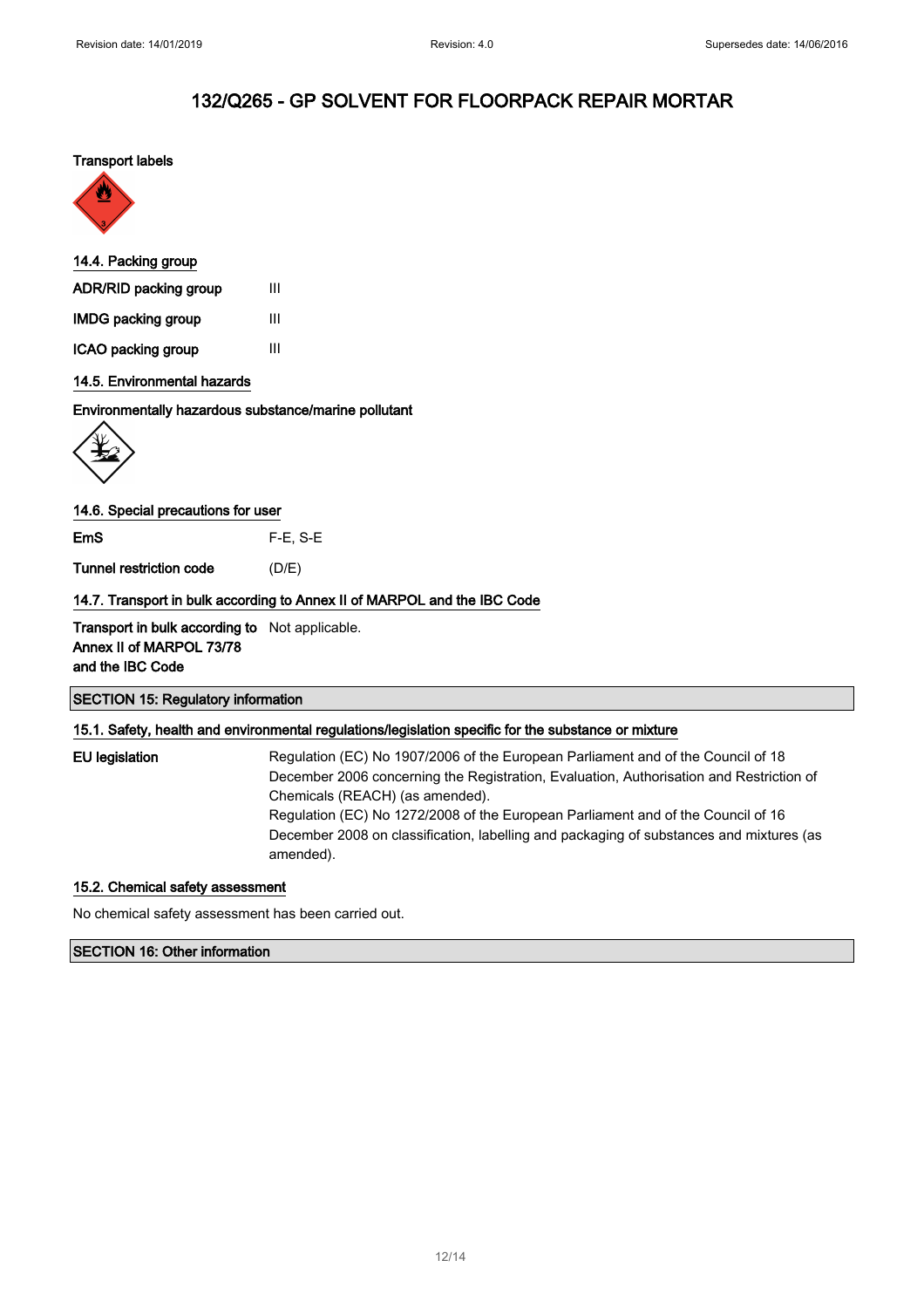| Abbreviations and acronyms          | ATE: Acute Toxicity Estimate.                                                                                |
|-------------------------------------|--------------------------------------------------------------------------------------------------------------|
| used in the safety data sheet       | CAS: Chemical Abstracts Service.                                                                             |
|                                     | DNEL: Derived No Effect Level.                                                                               |
|                                     | GHS: Globally Harmonized System.                                                                             |
|                                     | ICAO: Technical Instructions for the Safe Transport of Dangerous Goods by Air.                               |
|                                     | IMDG: International Maritime Dangerous Goods.                                                                |
|                                     | LD <sub>50</sub> : Lethal Dose to 50% of a test population (Median Lethal Dose).                             |
|                                     | PBT: Persistent, Bioaccumulative and Toxic substance.                                                        |
|                                     | PNEC: Predicted No Effect Concentration.                                                                     |
|                                     | REACH: Registration, Evaluation, Authorisation and Restriction of Chemicals Regulation<br>(EC) No 1907/2006. |
|                                     | RID: European Agreement concerning the International Carriage of Dangerous Goods by                          |
|                                     | Rail.                                                                                                        |
|                                     | vPvB: Very Persistent and Very Bioaccumulative.                                                              |
| <b>Classification abbreviations</b> | Acute Tox. = Acute toxicity                                                                                  |
| and acronyms                        | Aquatic Acute = Hazardous to the aquatic environment (acute)                                                 |
|                                     | Aquatic Chronic = Hazardous to the aquatic environment (chronic)                                             |
|                                     | Asp. Tox. = Aspiration hazard                                                                                |
|                                     | Carc. = Carcinogenicity                                                                                      |
|                                     | Eye Dam. = Serious eye damage                                                                                |
|                                     | Eye Irrit. = Eye irritation                                                                                  |
|                                     | Flam. Liq. = Flammable liquid                                                                                |
|                                     | Repr. = Reproductive toxicity                                                                                |
|                                     | Resp. Sens. = Respiratory sensitisation                                                                      |
|                                     | Skin Corr. = Skin corrosion                                                                                  |
|                                     | Skin Irrit. = Skin irritation<br>Skin Sens. = Skin sensitisation                                             |
|                                     | STOT RE = Specific target organ toxicity-repeated exposure                                                   |
|                                     | STOT SE = Specific target organ toxicity-single exposure                                                     |
|                                     |                                                                                                              |
| <b>Revision comments</b>            | Issued in new format for Reach compliance in accordance with EC 1272/2008 Issued in                          |
|                                     | accordance with Annex II to REACH, as amended by Commission Regulation (EU) No.                              |
|                                     | 2015/830 Revision to sections 2, 8, 11 & 12 for reclassification of solvents.                                |
| <b>Issued by</b>                    | Technical Dept. (P.E.)                                                                                       |
| <b>Revision date</b>                | 14/01/2019                                                                                                   |
| <b>Revision</b>                     | 4.0                                                                                                          |
| Supersedes date                     | 14/06/2016                                                                                                   |
| <b>SDS number</b>                   | 10833                                                                                                        |
| <b>SDS</b> status                   | Approved.                                                                                                    |
| Risk phrases in full                | R <sub>10</sub> Flammable.                                                                                   |
|                                     | R37 Irritating to respiratory system.                                                                        |
|                                     | R51/53 Toxic to aquatic organisms, may cause long-term adverse effects in the aquatic                        |
|                                     | environment.                                                                                                 |
|                                     | R61 May cause harm to the unborn child.                                                                      |
|                                     | R65 Harmful: may cause lung damage if swallowed.                                                             |
|                                     | R66 Repeated exposure may cause skin dryness or cracking.                                                    |
|                                     | R67 Vapours may cause drowsiness and dizziness.                                                              |